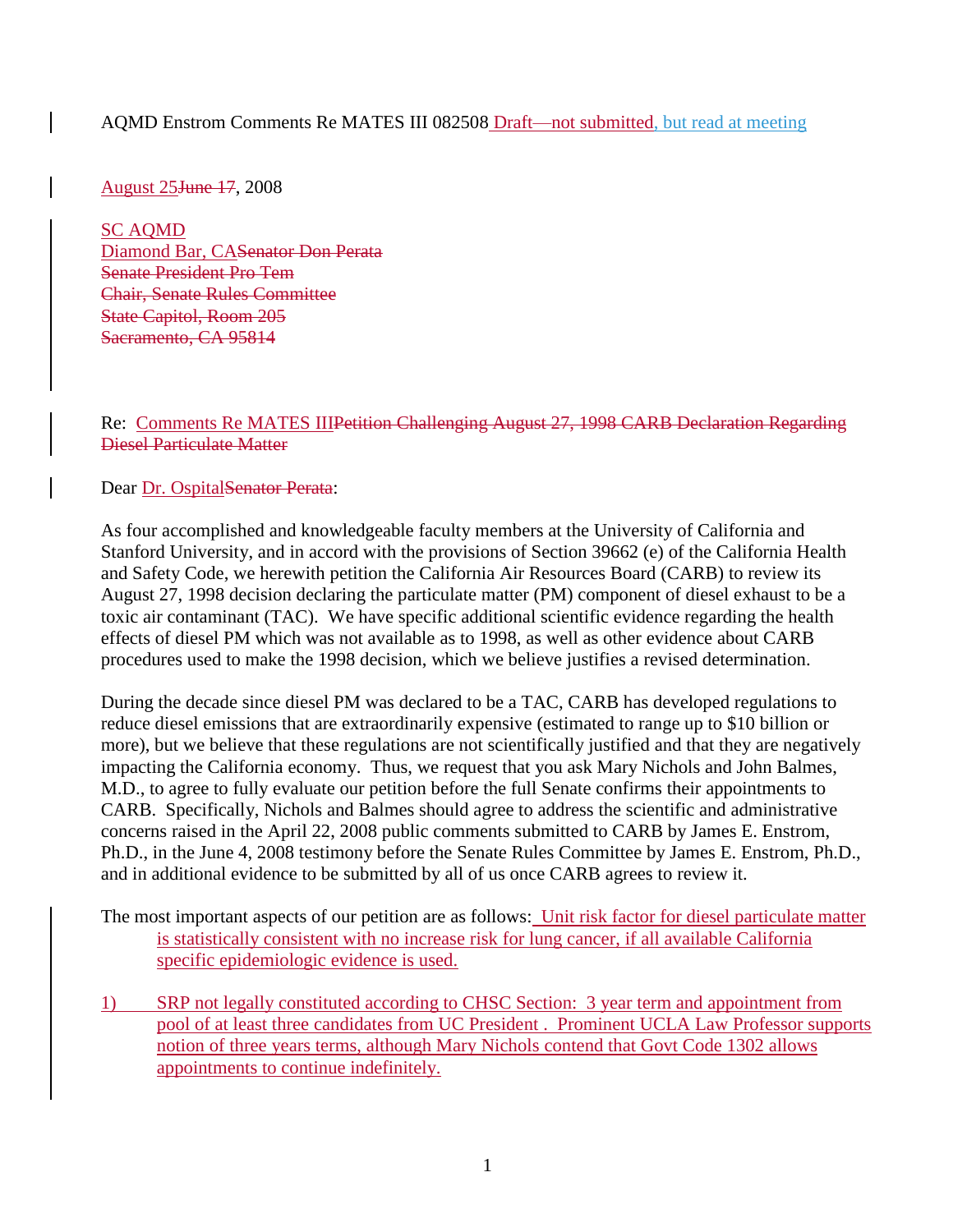- 2) Determination in 1998 by SRP was not based on recent California specific evidence, which is basis for current challenge to 1998 declaration.
- 3) No accounting for the "healthy worker effect": even if there is some lung cancer risk associate with diesel particulate matter, the cohorts that exhibit this excess risk have fewer deaths from all cancer and all causes than would be expected based on the death rates in the general California population. For instance evidence indicates that truckers in California are substantially healthier that the average US or CA populatin.
- 4) Although SRP decision was made based primarily on epidemiologic evidence, the March 11, 1998 and April 22, 1998, the SRP TAC declaration is primarily the result of discussions between Froines (toxicologist), who spoke for 42% of the time during these two meetings, and Glantz (biostatistician), who spoke for 22% of the time. Friedman (epidemiologist), who is most familiar the epidemiologic evidence, spoke for only 2.5% of the time. Friedman never addressed the issues of the "healthy worker effect," the California specific evidence, and the concerns raised by Garshick about the limitations of his occupations studies for making regulatory decisions.
- 5) Apodaca v. CARB decision in favor of CARB was based challenging validity of unit risk factor and this challenge was rejected by Judge Jones. This challenge is based primarily on the facts that SRP was not legally constituted as of April 22, 2008.
- 6) Because MATES III is being used to control diesel emissions in South Coast (page xxx) and because of the uncertainties
- 1) The CARB "Goods Movement Emission Reduction Plan" (GMERP) is being largely justified by an exaggerated estimate of premature deaths in California due to diesel PM that has grown from 750 deaths as of December 2005 to 3,900 deaths as of May 22, 2008. This large and sudden increase in premature deaths indicates the uncertainty in these numbers, as well as their implausibility, considering that current PM levels in California are at a record low.
- 2) CARB's health effects justification for GMERP has omitted epidemiologic results indicating that the relationship between PM and mortality is extremely weak in California. These results include a U.S. map from the 2000 Health Effects Institute Reanalysis Report that shows no excess mortality risk in California associated with PM and a major 2005 study by James E. Enstrom, Ph.D., that found no current relationship between PM and mortality in California.
- 3) CARB has ignored major publications that provide a detailed scientific basis for a weak relationship between diesel PM and mortality. These include a massive 2002 "Health Assessment Document for Diesel Engine Exhaust" by the U.S. Environmental Protection Agency, a 2002 book "The Particulate Air Pollution Controversy" by Robert F. Phalen, Ph.D., and a 2008 book "Air Quality in America" by Joel M. Schwartz and Steven F. Hayward.
- 4) CARB has seriously underestimated the economic costs associated with regulating diesel PM and has failed to appreciate the fact that no state other than California has a plan equivalent to